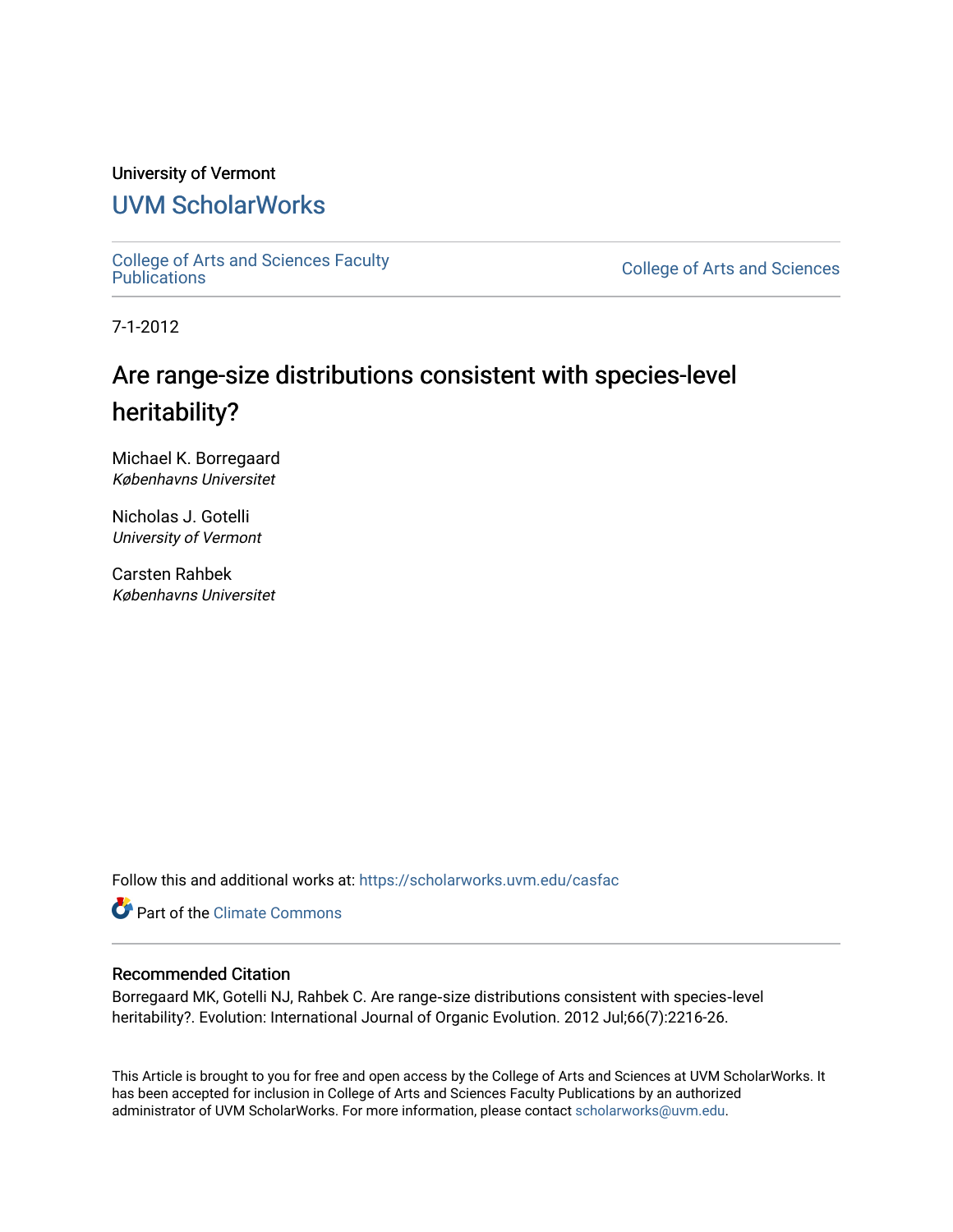# **ARE RANGE-SIZE DISTRIBUTIONS CONSISTENT WITH SPECIES-LEVEL HERITABILITY?**

**Michael K. Borregaard,1,<sup>2</sup> Nicholas J. Gotelli,3 and Carsten Rahbek4**

*1Center of Macroecology, Evolution and Climate, University of Copenhagen, Universitetsparken 15, 2100 Copenhagen Ø, Denmark*

*2E-mail: mkborregaard@bio.ku.dk*

*3Department of Biology, University of Vermont, Burlington, Vermont 05405*

*4Center of Macroecology, Evolution and Climate, University of Copenhagen, Universitetsparken 15, 2100 Copenhagen Ø, Denmark*

Received May 30, 2011 Accepted December 19, 2011

**The concept of species-level heritability is widely contested. Because it is most likely to apply to emergent, species-level traits, one of the central discussions has focused on the potential heritability of geographic range size. However, a central argument against range-size heritability has been that it is not compatible with the observed shape of present-day species range-size distributions (SRDs), a claim that has never been tested. To assess this claim, we used forward simulation of range-size evolution in clades with varying degrees of range-size heritability, and compared the output of three different models to the range-size distribution of the South American avifauna. Although there were differences among the models, a moderate-to-high degree of range-size heritability consistently leads to SRDs that were similar to empirical data. These results suggest that range-size heritability can generate realistic SRDs, and may play an important role in shaping observed patterns of range sizes.**

**KEY WORDS: range evolution, Range-size distribution, range-size heritability, simulation model, species-level selection.**

Hierarchical models of natural selection (Rice 1995; Diniz-Filho 2004; Jablonski 2007; Simpson 2010) posit that selection processes are not restricted to individuals, but may also operate at higher levels of organization (e.g., on species). The prerequisite for selection to act on a given trait is that it is heritable (Lewontin 1970; Stanley 1975; Jablonski 1987), that is, that offspring inherit trait values from their parents. However, the existence of heritability of species-level traits, such as geographic range size, is widely disputed (Jablonski 1987; Freckleton et al. 2002; Webb and Gaston 2003; Hunt et al. 2005; Mouillot and Gaston 2007; Waldron 2007; Mouillot and Gaston 2009; Rabosky and McCune 2010).

Hierarchical selection models treat the processes of speciation and extinction as an analogy to the birth and death of individuals (Lewontin 1970). By extension of this analogy, species-level heritability refers to the similarity of the traits of species and their immediate ancestor (Jablonski 1987; Webb and Gaston 2005). In traditional population genetics, population-level narrow sense heritability is often calculated from regressions of the traits of parents and offspring (Falconer and MacKay 1996). Similarly, species-level heritability may be inferred from a regression of the trait of a species and the trait of its immediate ancestor on the phylogenetic tree (Jablonski 1987). Importantly, such a positive correlation between the traits of ancestor and descendant species, along with differences in speciation or extinction probability among species of different traits, would be sufficient for a process of species-level selection to occur (Lewontin 1970).

Species-level selection should primarily affect "emergent" traits, which are traits that exist only at the species level (Vrba and Gould 1986; Grantham 1995). Probably the clearest example of such an emergent trait is a species' geographic range size (Diniz-Filho 2004; Jablonski 2007; other examples include sex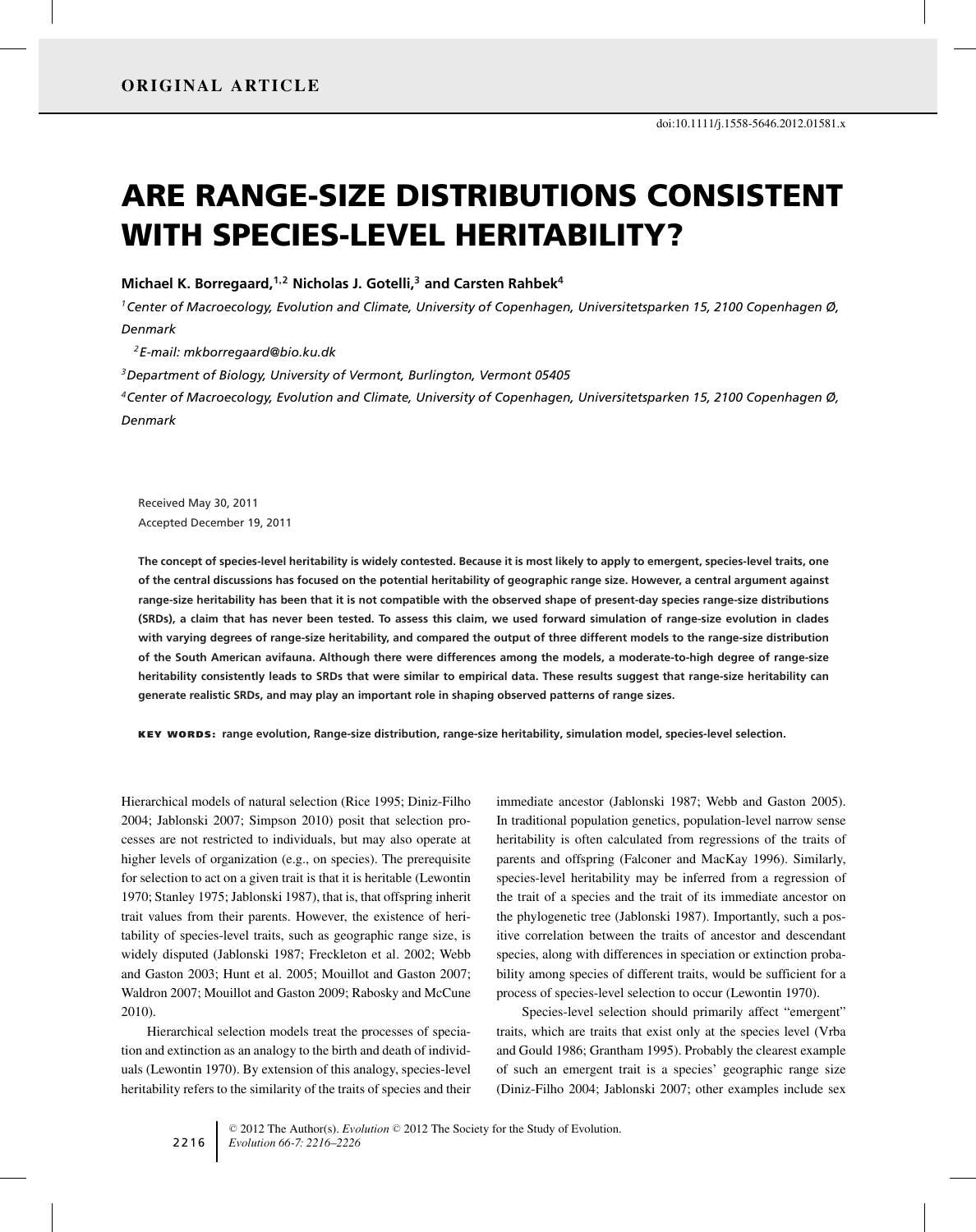

**Figure 1. A "Jablonski plot" displays the range size of the ancestor species on the** *x***-axis and the descendant on the** *y***-axis. The three parameters of the linear equation (intercept α, slope β, and the standard deviation of the error ε) are entered into the model as parameters.**

ratio and intraspecific variability, Rabosky and McCune 2010); accordingly, most of the discussion of species-level heritability has concerned the potential for heritability of range sizes (Jablonski 1987; Webb and Gaston 2003; Hunt et al. 2005; Webb and Gaston 2005; Mouillot and Gaston 2007; Waldron 2007). Emergent traits contrast with "aggregate" species traits, such as body size, where the species-level trait is merely a statistical aggregate of the trait values of individuals. Although such traits may be highly heritable (Webb and Gaston 2005), they are not expected to be affected by higher level selection, because the potential for rapid individual-level selection overwhelms any species-level effects (Williams 1966).

Although range-size heritability is a theoretical possibility, the empirical evidence for it is controversial (Jablonski 1987; Webb and Gaston 2003; Hunt et al. 2005; Webb and Gaston 2005; Waldron 2007). The primary reason for the controversy is that empirical tests have been limited, because it is rarely possible to measure the range sizes of extinct ancestral species. One approach to solving this problem is to estimate range size by the geographical extent of the fossil record of well-preserved species. Jablonski (1987) did this for species of Cretaceous molluscs from the Gulf and Atlantic coastal plains of North America, and showed that the range sizes of species were correlated with those of their immediate ancestors. The relationship is demonstrated in a plot with the geographic range of a species on the *y*-axis and the geographic range of its immediate ancestor on the *x*-axis; each point in the plot represents a pair of species (ancestor-descendant). We call this type of plot a "Jablonski plot" (Fig. 1).

The statistical significance of the relationship described by Jablonski (1987) has been disputed (Webb and Gaston 2003; Hunt et al. 2005; Webb and Gaston 2005), and the analysis has not yet been carried out for other taxa, primarily because of the lack of suitable fossil data. However, an alternative approach to measuring range-size heritability was suggested by Webb and Gaston (2003), who proposed that if range sizes were heritable, the range sizes of extant sister species should also be more similar than expected by chance. Thus, they proposed to estimate range-size heritability as the "asymmetry" of ranges of sister species, defined as the ratio of the smaller range size to the larger. Such an approach potentially offers important advantages, as it does not require fossil data and thus could be applied to the many datasets of extant species. For a clade of 103 sister species pairs of birds, Webb and Gaston (2003) showed that empirical range-size asymmetries were not different from those expected from a null model.

Webb and Gaston's (2003) test of range-size asymmetry has been critiqued on two fronts. Waldron (2007) objected that the vicariant division of the ancestor range at speciation would tend to make range sizes of sister species asymmetrical rather than symmetrical, thus invalidating the null model of Webb and Gaston (2003). Hunt et al. (2005) also criticized the null model of Webb and Gaston (2003), because it assumes that the species rangesize distribution (SRD) of the organisms is uniform. Using a null model based on the empirical SRD, Hunt et al.'s (2005) reanalysis supported the interpretation of range-size heritability.

Webb and Gaston (2005) countered that Hunt et al.'s (2005) use of the empirical SRD was potentially circular: if range sizes were heritable, this itself would affect the SRD of assemblages. They write:

"Results [of modelling range size heritability] can also be applied to more general questions regarding the species–range size distribution; for instance, What form would the species– range size distribution take if range sizes were heritable? or, equivalently, Is the form and phylogenetic structure of the species–range size distribution compatible with a scenario of range size heritability? The answer to this second question would generally appear to be no."

Here, we address Webb and Gaston's (2005) questions regarding the impact of range-size heritability on the form of SRDs. Although the phylogenetic structure of range sizes has been addressed by several authors (e.g., Freckleton et al. 2002; Jones et al. 2005), this study is the first to address the form of the SRD expected with a scenario of range-size heritability (but see Pigot et al. 2010 for a different approach).

To evaluate the effects of range-size heritability on the shape of SRDs, we constructed a relatively simple stochastic branching model of speciation and extinction, and incorporated varying degrees of range-size heritability. We calibrated the model with data on the SRD of the extant South American avifauna and used the model results to answer the question: Can a model of range-size heritability generate an SRD that resembles empirical data for extant assemblages? This approach presents a new angle on the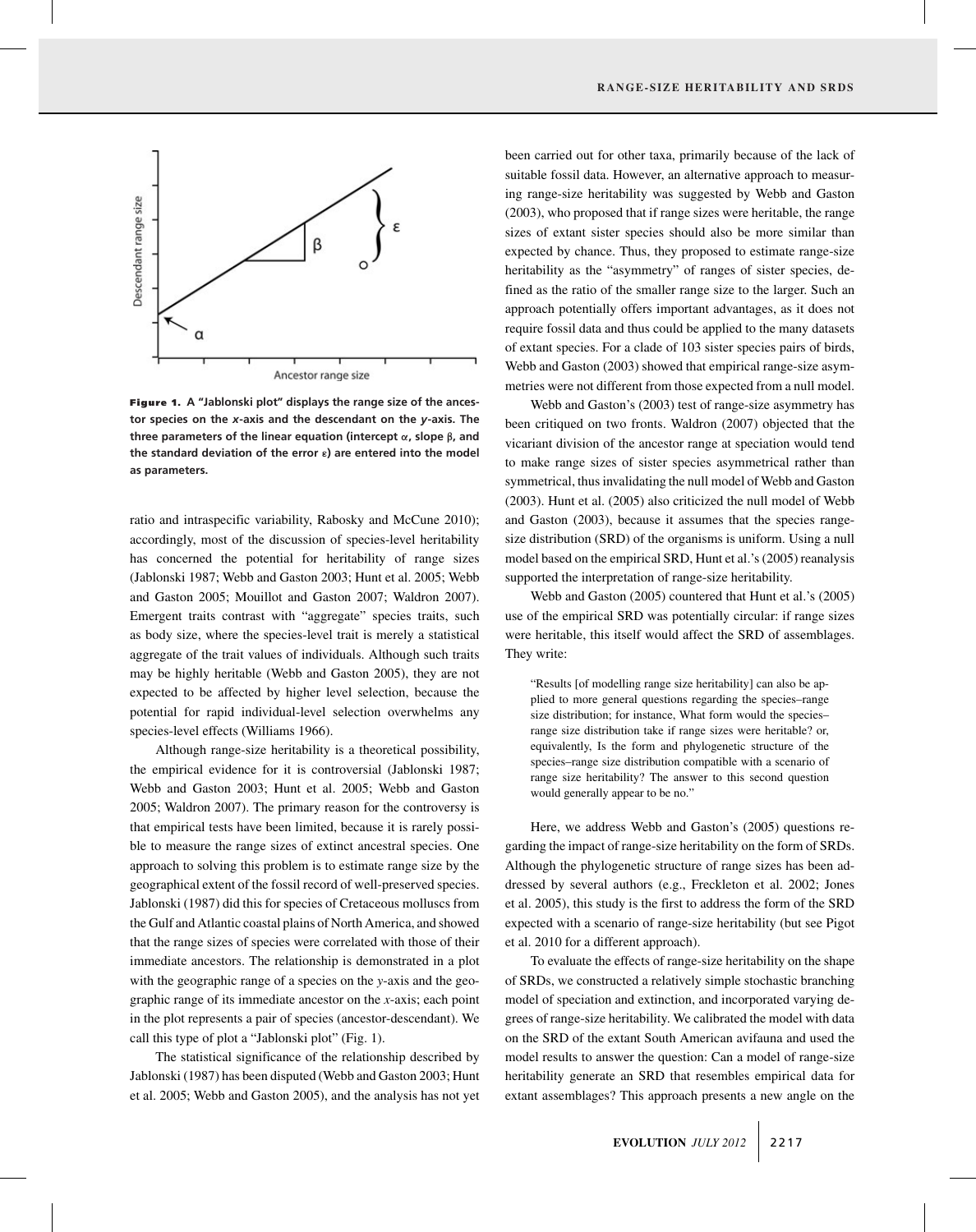

**Figure 2. The range size of each species is determined by a branching process of speciation and extinction. Lineage termination (at point X) occurs with a probability that is inversely proportional to range size. The sizes of the ovals shown reflect the relative sizes of ranges, generated by the log-space model for range inheritance.**

study of range-size heritability, and demonstrates that it may play an important role in generating present-day patterns.

### *Materials and Methods*

The simulation models a simple branching process of speciation, in which the range size of each new species is determined by that of its immediate ancestor (Figs. 1 and 2). Although the range sizes of species are not constant over their lifetimes (often following a hump-shaped trajectory, e.g., Liow and Stenseth 2007), the model implements range sizes as a single value, representing the range size attained after an indeterminate period of postspeciation range expansion (Waldron 2007). Although this approach does not include all of the details of range-size dynamics, it does provide a parsimonious representation of the effect of range-size inheritance on the range-size frequency distribution.

The degree and type of range-size heritability from ancestors to descendants were varied systematically, and for each realization of the model, the range-size distribution at the final time step was

2218 **EVOLUTION** *JULY 2012*

compared to the empirical species-range distribution of the South American bird assemblage. We then used the distribution of fit values to identify the set of parameters that systematically lead to the best fit with empirical patterns. To assess the sensitivity of the results to the exact assumptions of the model, we also carried out extensive sensitivity analyses, where we varied the implementation of all individual components of the model and quantified the effect on the conclusions.

An implication of the modeling approach is that range sizes evolve in a speciational fashion, that is, the range size characterizing each species is determined by applying the heritability model at the speciation event. However, models of trait evolution are often implemented based on Brownian motion, in which the differences between ancestor and descendant species are caused by the long-term buildup of gradual anagetic changes. To facilitate comparison with these studies, we also investigated the results of letting range sizes evolve by Brownian motion.

### *Range-Size Heritability*

The simulation begins with a single ancestor species with a given range size  $r$ , that gives rise to all the extant species at the end of the simulation. At each time step, each species in the assemblage may go extinct with a probability *E*. Each surviving species may then speciate with a probability *S*, thereby adding a new species to the assemblage. Thus, multiple speciation and extinction events are possible within a single time step, although extinction always precedes speciation. This is a discrete-time version of Kendall's standard birth–death model (Kendall 1948).

The core of the simulation is the equation relating the range sizes of ancestor and descendant species. As the results are likely to depend on the exact implementation of range-size heritability, we employed three different models and compared the results.

In the most basic model, the range size of the descendant species is a linear function of the range size of the ancestor species (see Fig. 1):

$$
D = \alpha \times \delta + \beta \times A + N(0, \varepsilon \times \delta),
$$

where δ is the domain size (1689; see below), *D* and *A* are the range sizes of the descendant and ancestor, *N* indicates a normal distribution, and the slope (β), intercept (α), and error term (ε) are model parameters. This linear model describes a situation where the range sizes of species are determined by the combined influence of the range size of the ancestor (indicating range-size heritability) and the global mean (indicating nonspecific constraints on range sizes). The relative influence of these two components is measured by  $\beta$ .  $\alpha$  equals the global mean at  $\beta = 0$ , and will decline with increasing  $\beta$  when global mean range is kept constant. This model corresponds to the implicit assumptions of the empirical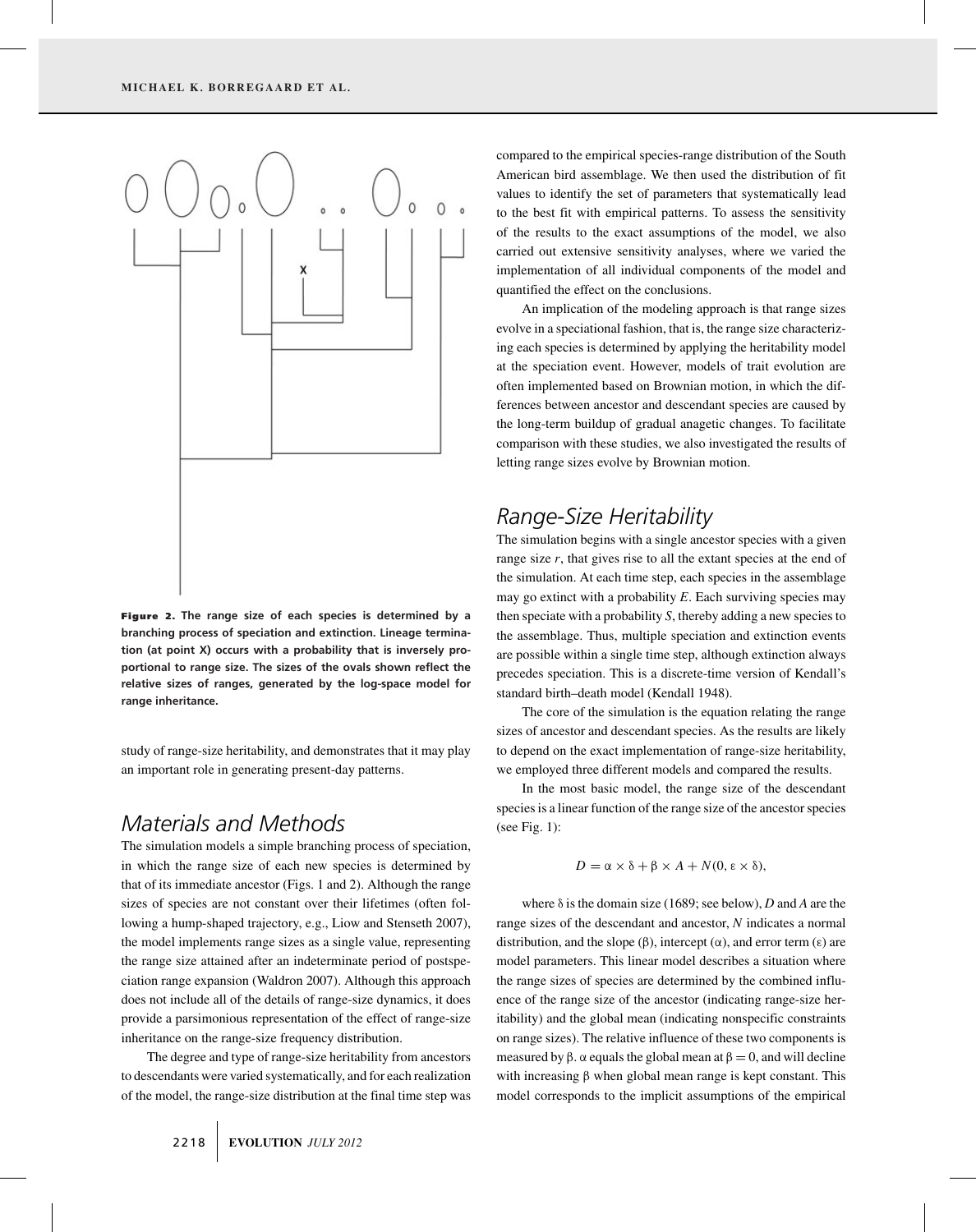Jablonski plot (Jablonski 1987), in which geographic ranges of ancestor and descendant species are plotted on the *x* and *y* axes and fit with a simple linear regression.

The second implementation assumes a linear relationship between ancestor and descendant range sizes when plotted on a log–log scale:

$$
\log(D) = \alpha \times \log(\delta) + \beta \times \log(A) + N(0, \varepsilon \times \log(\delta)).
$$

The logarithmic scale describes a situation where processes act multiplicatively, which may be more realistic for measures such as range size: it is likely to be easier for a large-ranging species to expand its range by, for example,  $100 \text{ km}^2$ , than for a small-ranging species (Borregaard and Rahbek 2006). Using log axes also has important implications for the error term. An error term that is constant in log space will increase with the predicted value when back-transformed into linear space. This will lead to variance heteroscedasticity, that is, the variability will be greater for large range sizes.

Finally, we implemented a model that is linear in logit space:

$$
logit(D/\delta) = \alpha + \beta \times logit(A/\delta) + N(0, \varepsilon),
$$
  

$$
logit(p) = log(p/(1 - p)), 0 < p < 1.
$$

A linear relationship in logit space corresponds to a logistic model, in which the potential for growth or retraction is highest at intermediate values, where both the number of occupied areas and the number of empty areas are high. As ranges approach the extremes (the size of the smallest measuring unit below or the size of the continent above), the potential for range-size change diminishes. This type of model explicitly incorporates the effect of a bounded domain on range dynamics, and has been suggested to be the most suitable for range sizes (Hanski and Gyllenberg 1997; Williamson and Gaston 1999).

For all three models, we also investigated the result of implementing a Brownian dynamic of range evolution, by varying the size of the process error  $\varepsilon$  (i.e., the linear model variance) to be proportional to the time since speciation of the ancestor. The results of these analyses are presented in the Supporting Information.

#### *Model Design*

We implemented the model to be as simple and tractable as possible. Where we had to incorporate explicit assumptions in the model design, we assessed the sensitivity of the results to several contrasting settings. Thus, we implemented different models for speciation probability, type of speciation, and the effect of boundaries.

The probability of a given species undergoing speciation in a time step may be constant, or it may depend on the range size of the species. The latter assumption is supported by some empirical studies, which have demonstrated a negative correlation between range size and speciation probability (Jablonski and Roy 2003). It has also been suggested that the relationship between range size and speciation rate should be positive (Mouillot and Gaston 2007), or even hump-shaped (Rosenzweig 1995; Gaston and Chown 1999) although hump-shaped relationships may be empirically indistinguishable from negative relationships because the increasing part of the curve (i.e., small range sizes) is absent from the fossil record (Jablonski and Roy 2003). To reflect the uncertainty in the relationship between range size and speciation probability, we thus evaluated scenarios of positive, negative, and no relationship. To model negative correlations, we set the probability of speciation in one time step for each species as  $S = 1$  $-$ *range size/mean range*  $\times$  0.01. The constant 0.01 is an arbitrary value, which is set low to minimize the number of species undergoing speciation in the same time step. Because the simulation output is the distribution of all species, changing this value, for example to scale with realistic species existence times, would not affect the results. To model positive correlations, speciation probability was  $S = \text{(range size/mean range)} \times 0.01$ . Under a model of no relationship, we set the probability of speciation as 0.01 for all species in each time step, regardless of their range sizes.

Extinction probability, on the other hand, is regarded as unambiguously related to range size: small-ranging species are more likely to go extinct than widespread species (Jablonski 2008; Purvis 2008; although a recent meta-analysis failed to demonstrate this, Lorenzen et al. 2011). The extinction probability in each time step was calculated as  $E = (1 - range size/mean range) \times 0.005$ , where the constant 0.005 was chosen to ensure that speciation events outnumbered extinction events. Hence, species numbers grew throughout the simulation, from one ancestral species at the start of the simulation to the preestablished bound of 2869 extant descendant species at the end. To ensure that most simulations did not end with extinction of the entire assemblage, each simulation was preceded by a short burn-in period so that no extinctions were allowed until the assemblage contained at least 20 species.

Another key assumption of the model is the predominant type of speciation. The simulation implemented two speciation mechanisms: "range splitting" and "founder event" speciation (Waldron 2007). Range-splitting speciation models a vicariance event that splits a species into two isolated populations (Mayr 1963). This was implemented by removing the ancestor species and adding two descendants with range sizes generated from the Jablonski model (Fig. 1). Founder event speciation models a new species as a population that buds off the range of an existing species, for example,, as in an island–mainland scenario. In founder-event speciation, the ancestral species was kept, and one descendant was created with a range size generated from the Jablonski model. We also implemented a "mixed" scenario, where 50% of speciation events were of each type (results not shown).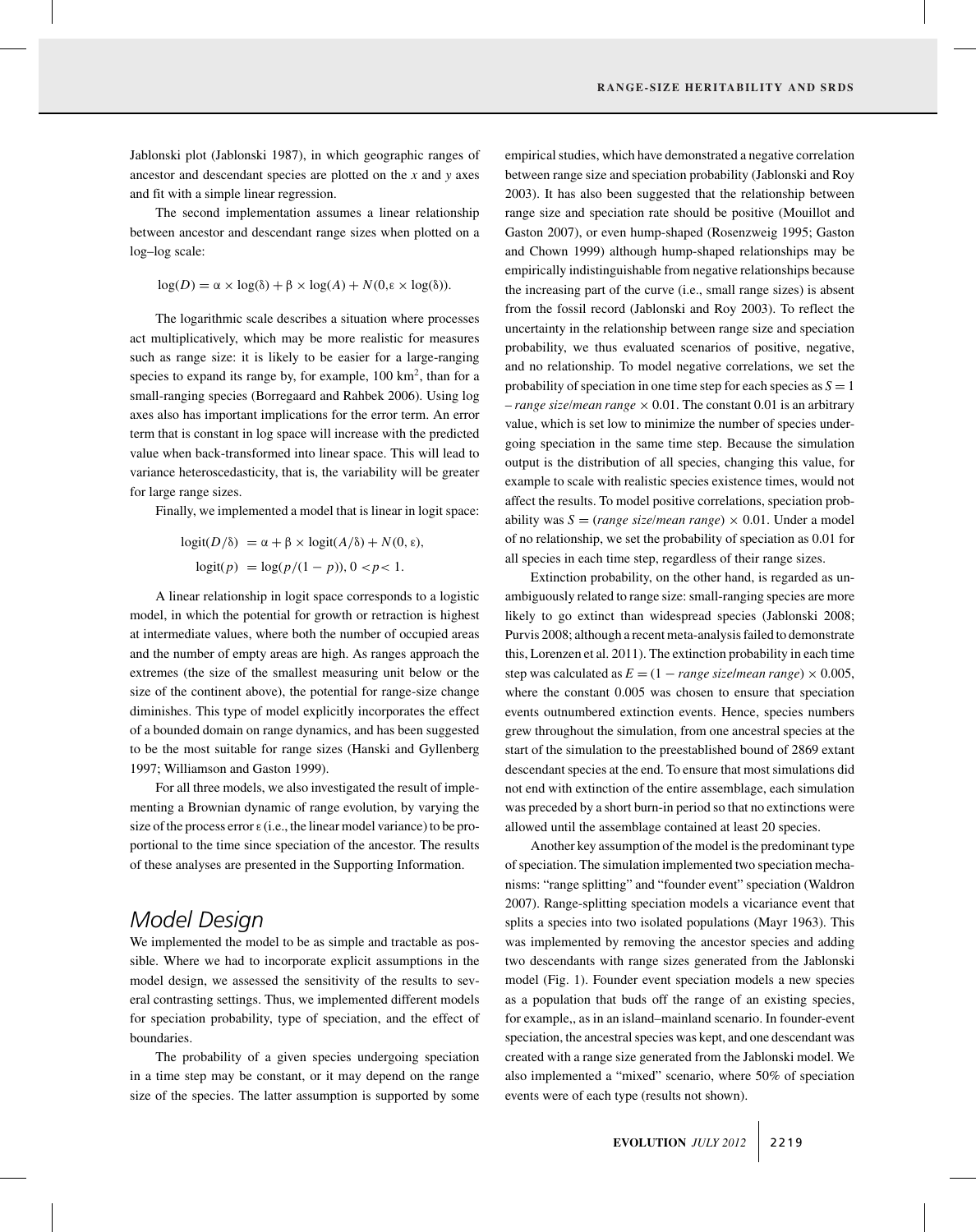A final assumption is how the simulation deals with out-ofbounds ranges. Range dynamics occur in a bounded domain, in that ranges may not be smaller than the smallest unit of measurement, or larger than the size of the domain. This is explicitly accounted for within the logit-space model for heritability, but the models incorporating linear and log-transformed values sometimes generate values that fall outside the bounds of the geographic domain. We implemented two different approaches to deal with these ranges: (1) the range is discarded, and a new value generated, until a permissible range size is attained (repelling boundaries); (2) the new range size is set to one grid cell if it is too small or is set to the domain size if it is too large (absorbing boundaries). Because both procedures violate the assumption of linearity for the input heritability model, we only saved simulations where at least half the speciation events were unaffected by the boundary condition. The model was parameterized to be comparable to a high-quality empirical dataset of distributions for the South American avifauna (Graves and Rahbek 2005). The phylogenetic structure of this avifauna is reasonably comparable to the simulated data, because most species have been produced by speciation within South America. However, in contrast to the simulated clade, the avifauna is not completely monophyletic.

The domain size was set at 1689, which is the number of 1◦ × 1◦ grid cells encompassing the continent of South America. The number of extant species generated by each simulation was set at 2869, which is the number of breeding species in South America (Rahbek et al. 2007). Preliminary analyses indicated that simulating additional species did not change the shape of the SRD: post-hoc inspection showed that most simulations had reached a stable average range size by the end of the simulation.

All parameter combinations were evaluated using a full factorial lattice design (Rangel et al. 2007). The range of values for each of the parameters of the heritability model  $(\beta, \alpha, \text{ and } \varepsilon)$  was divided into 60 levels, and simulations were run for each heritability model with all possible combinations of speciation probability, speciation mechanism, and boundary effects. We also evaluated the effect of changing the range of the initial species. The whole procedure was replicated five times.

### *Model Evaluation*

To evaluate the model, we compared its predictions to the range sizes of South American birds. The correspondence of the simulated SRD to the empirical data was quantified using the Kolmogorov–Smirnov two-sample D<sup>∗</sup> statistic (Sokal and Rohlf 1995). To assess the validity of regression analyses of range-size heritability, we also performed a linear regression analysis of range sizes of ancestor and descendant species remaining at the end of the simulation. The model parameters (slope and intercept) were then compared with the parameters used to create the model.

To compare the strength of heritability to the phylogenetic signal of range size over the entire phylogeny, we calculated Pagel's (1999)  $\lambda$  for a small subset of the final phylogenies. As calculating λ from phylogenies with ∼3000 tips is very computationally intensive, this was only done for 1000 randomly selected simulation runs from each of the three heritability models. λ values were calculated for the phylogeny of all species extant at the end of the simulation, using the R package "motmot" (Thomas and Freckleton 2012).

Simulation output was analyzed and visualized in R (R Development Core Team 2011). All simulations were implemented in C++, compiling with MinGW gcc within the Code::Blocks open source IDE.

#### *Results*

Speciation probability, speciation mechanism and the choice of boundary assumption all affected the shape of the SRD to some degree. However, the results did not vary qualitatively between different combinations of these assumptions. The main exception was for speciation probability, in that assuming a positive relationship between speciation probability and range size consistently resulted in a poorer fit to empirical patterns (see Supporting Information). Hence, we describe below the results for one parameter combination, using constant speciation probability, allopatric speciation, and absorbing boundaries. The results of other model combinations are presented in Appendix S1. The fit of the modeled SRD was not sensitive to the initial range size, and we present results from using a starting range of 838 grid cells (half the domain size).

There were very marked differences between the three models of range-size heritability (Fig. 3). For all three models, the simple branching process resulted in a broad variety of SRDs at different parameter values, but different parameter combinations led to the best fit to the empirical distribution. Whereas the linear heritability model did not generate SRDs that were similar to the empirical pattern for any combination of regression parameters, both the log-space and logit models produced results that were highly similar to the observed at certain parameter values. The ability to generate a variety of different outcomes is a desirable property in a model used for inverse estimation of parameters, as it increases the power of the model to discern between various parameter values.

For both the log-space and logit models, values of the slope parameter β yielded a good fit to the empirical distribution only when combined with a certain value of  $\alpha$  (the intercept). This is because the combination of these two parameters determines the mean range size, and thus the location of the final SRD, and this effect overwhelms the individual effects of each parameter. When controlling for this interaction by varying  $\alpha$  to the best-fitting level, the model fit is strongly dependent on β (Fig. 4B and D).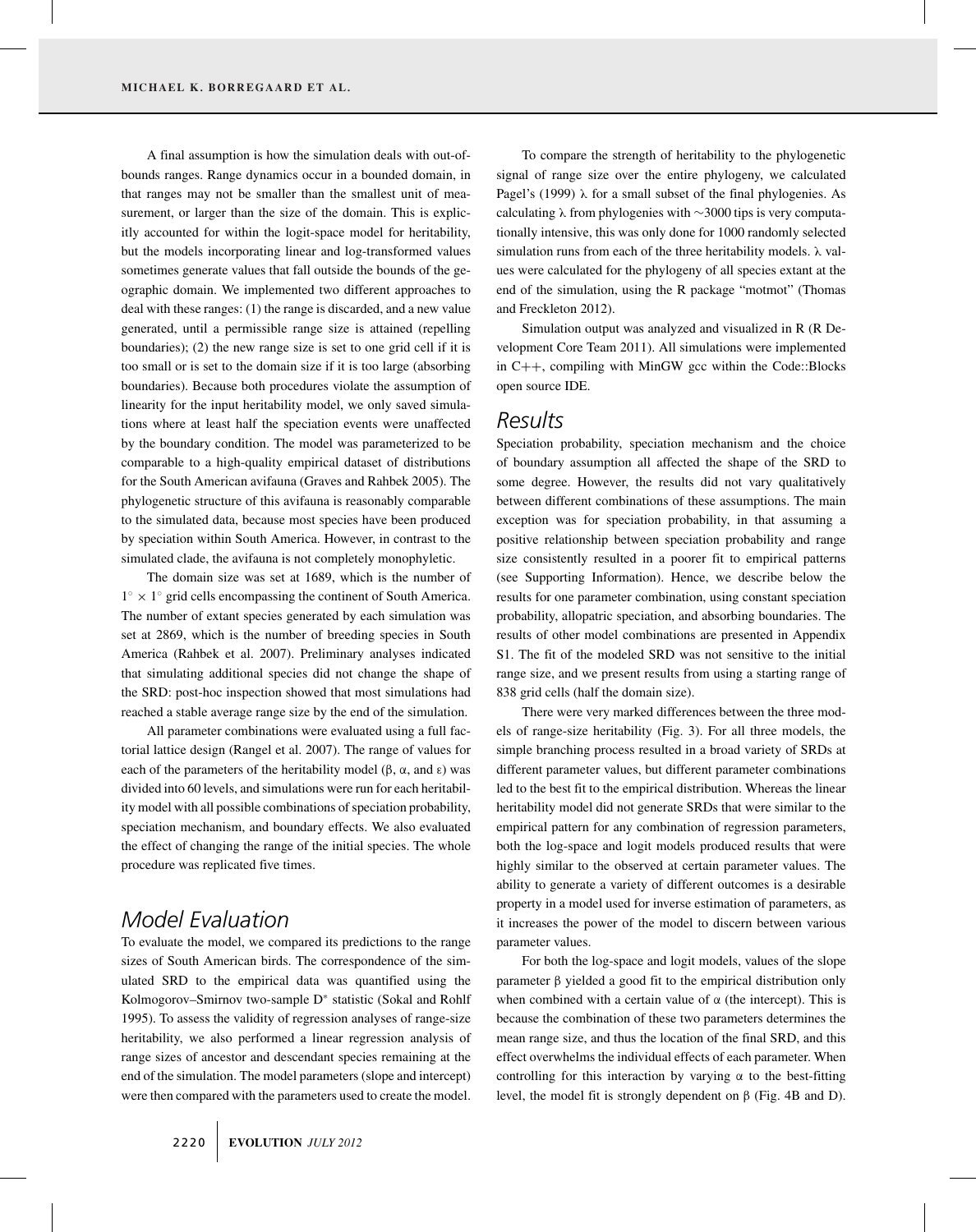

**Figure 3. The fit of the model SRD as a function of input slope and intercept values. The color indicates the value of the D∗ statistic. Dark blue indicates the best fit to the empirical distribution, dark red indicates the poorest fit, with green and yellow indicating an intermediate fit. The color scale is identical for all three graphs. The black dot with cross hairs indicates the mean and 95% confidence intervals of the slope and intercept estimates from the gastropod data of Jablonski (1987; reanalysis of the dataset published by Hunt et al. 2005). (A) Result using the linear-space model of range size heritability. (B) Results of the log-space model. (C) Results of the logit-space model.**

The log-space and logit models lead to contrasting results: the log-space model lead to a good fit to the empirical SRD for high slope values (∼0.8–1.0), whereas the logit model leads to a good fit for most slope values, except for the highest. Only very specific combinations of parameters resulted in SRDs with a D<sup>∗</sup> statistic lower (i.e., better) than 0.036, which is the D<sup>∗</sup> value corresponding to a significant difference at the 0.05 level.

A scenario of no heritability is equivalent to a slope value  $\beta = 0$ . The SRD generated using a slope of 0 using the log model is identical to a log-normal distribution, which is well known to reasonably approximate empirical SRDs; the best log-normal distribution had a D<sup>∗</sup> statistic ∼0.16. However, the empirical SRD is more strongly right-skewed than a log-normal distribution, and models with higher values of β produce more realistic SRDs. The logit model, on the other hand, demonstrated a good fit at  $\beta = 0$ , consistent with the observation that the empirical SRD is very close to logit-normal.

The process error value ε that lead to the best fit depended on the combination of  $\alpha$  and  $\beta$ , although for most parameter combinations, a relatively large process error was needed to produce a good fit (Fig. 4A and C). This indicates that the process error of the Jablonski model played an important role in generating realistic range-size distributions, and that a strictly deterministic model of range-size heritability is not consistent with empirical patterns.

To compare the model results, we reanalyzed the original gastropod data from Jablonski's (1987) paper in linear, log, and logit space (using the largest total range  $+1$  as an estimate of the domain size). The estimated parameters for the slope and intercept are shown in Figure 3. For both the log and logit models, the 95% confidence intervals for these parameters include values that yield a relatively good fit to the empirical distribution, although they do not correspond with the areas that give the closest fit.

Post-hoc regressions of simulated descendant and ancestor range sizes performed reasonably well at estimating the true slope and intercept (Supporting Information Appendix 3). This result suggests that simple Jablonski plots are a reasonable method for estimating range-size heritability. However, the intercept was estimated with very large uncertainty in the log-space model.

The  $\lambda$  values of the phylogenies resulting from the simulation ranged from 0 to 1, and were fairly efficient at estimating the level of heritability incorporated in the model (expressed as the slope parameter β; Fig. 5). Significant phylogenetic signal was only detected at relatively high β values, whereas the process error obscured most signal of heritability for β values lower than 0.5.

The models based on Brownian motion yielded similar results to those for the speciational model (Supporting Information Appendix 2), and led to a similar degree of fit between the simulated and the empirical data. However, the phylogenetic signal estimator  $\lambda$  was less efficient at identifying the degree of range-size heritability in the Brownian models, especially for the logarithmic heritability model (Supporting Information Figs. S2-3B).

#### *Discussion*

The main result of the analysis is that a simple evolutionary model can generate a realistic SRD, with characteristic right-hand skew and a predominance of small-ranged species. Contrary to Webb and Gaston's (2005) assertion, incorporating range-size heritability in the model lead to a better fit with the SRD of the South American avifauna, although this depended on the exact mechanics of range-size heritability. For the log-space model, the best fit was found when the slope of the heritability relationship was steep, whereas a model with no heritability resulted in a log-normal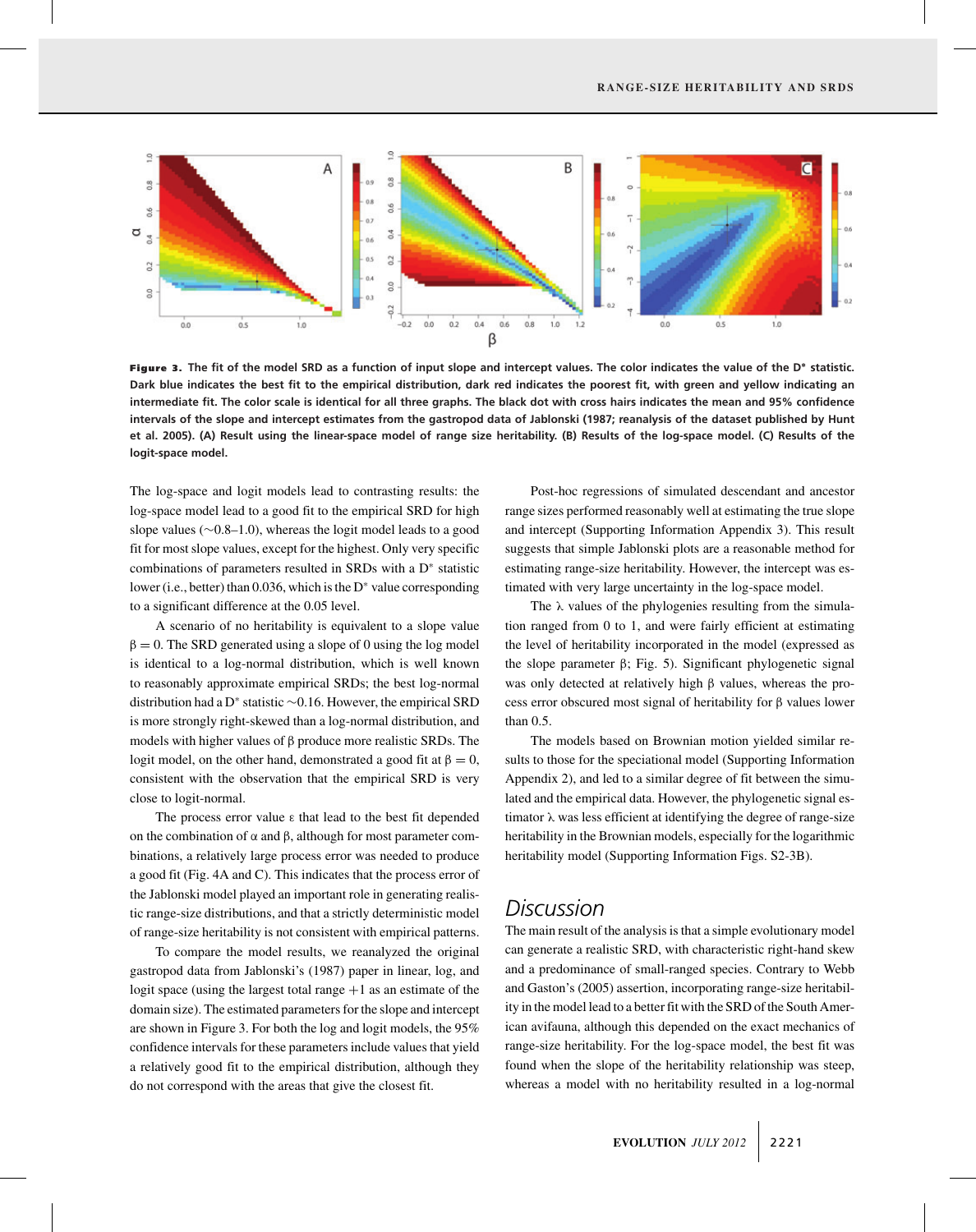

**Figure 4. The parameter combinations resulting in the best fit to empirical patterns. A and B display the results from the log-space model, C and D for the logit-space model. The linear model did not give a good fit to the empirical SRD. (A and C) The value of the process error ε that result in the best fit for all combinations of α and β. (B and D) The slope β that gives the best fit to the empirical SRD, when controlling for the effect of α. β measures the strength of range-size heritability.**



**Figure 5. Phylogenetic signal λ as a function of the slope parameter β, which controls the strength of heritability in the simulation model. A significant phylogenetic signal is only detected at high heritability. A, B and C show the results from the linear, log-space and logit-space model, respectively.**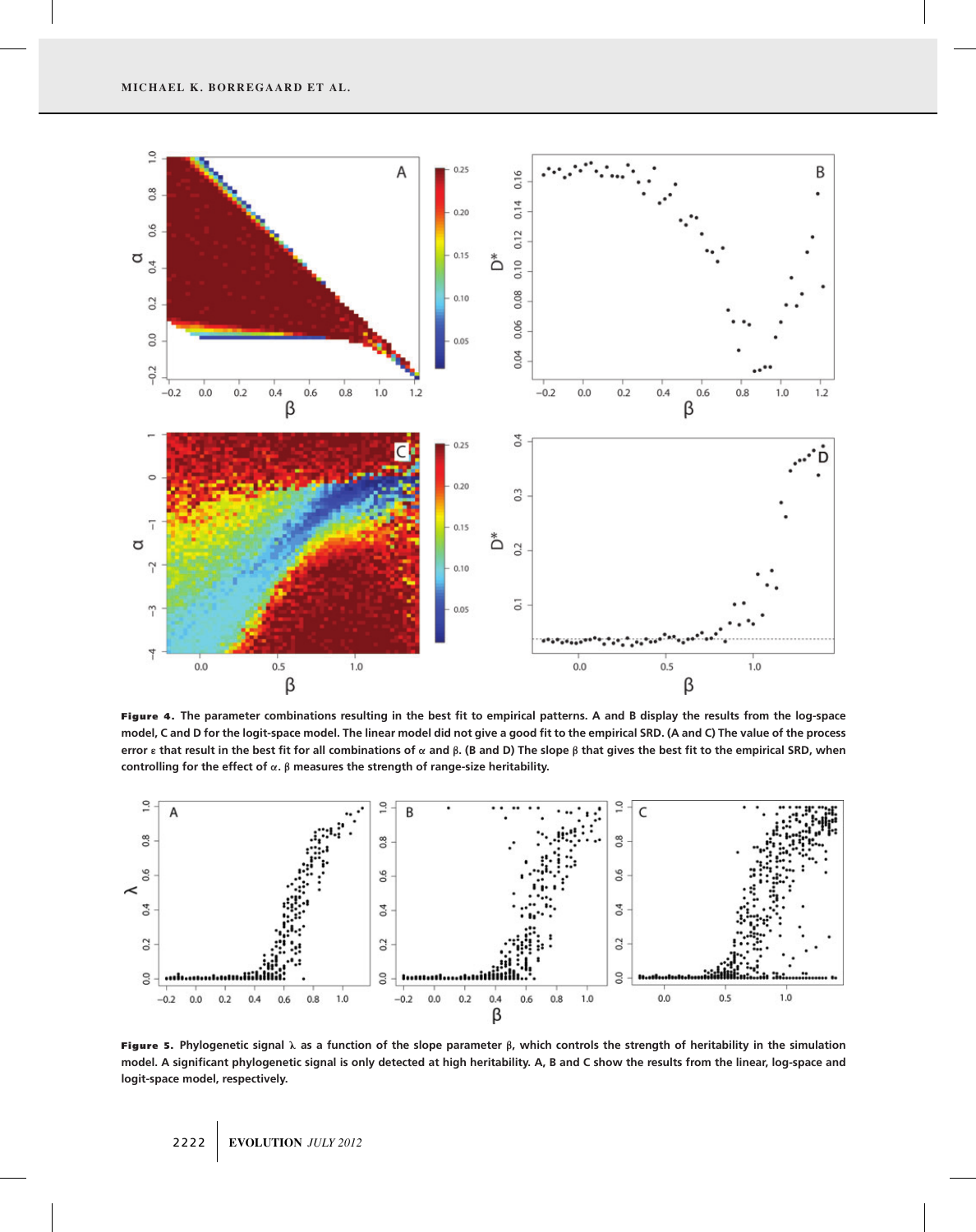distribution that fit the empirical data more poorly. In the logitspace model, a good fit was generated even without range-size heritability, although incorporating a moderate degree of heritability did not detract from the fit. Although these results do not conclusively demonstrate that range-size heritability occurs in nature, they do counter Webb and Gaston's (2005) claim that observed SRDs are incompatible with the hierarchical branching processes of an evolving clade.

The idea of species-level heritability, which builds on quantitative genetics, is similar to "phylogenetic signal," a concept that has attracted considerable attention in later years (Harvey and Pagel 1991; Freckleton et al. 2002). The phylogenetic signal of a phylogeny has been extensively used to estimate the evolvability of traits, especially in the context of the evolution of environmental niches (Wiens and Graham 2005; Losos 2008). Although the theories of quantitative genetics and phylogenetic signal have developed in relative isolation, recent work demonstrates that a quantitative genetics framework can be fruitfully applied to hypothesis testing in comparative studies (Hadfield and Nakagawa 2010). Indeed, the phylogenetic signal estimator  $\lambda$  is mathematically equivalent to the overall heritability over a phylogeny, as defined in quantitative genetics (Housworth et al. 2004).

Importantly, although, measures of phylogenetic signal are based on the distribution of traits among extant species. Thus, using phylogenetic signal to measure species-level heritability assumes that the relationship between the traits of ancestors and descendants can be inferred from the distribution of traits among descendants. However, this may be a problematic assumption in the context of geographic range-size heritability.

Species-level heritability of range sizes may happen through two clearly distinct mechanisms. First, it may be created because of phylogenetic conservatism of ecological traits. If ancestor and descendant species share traits that predispose them to attain a certain range size, their range sizes are predicted to be more similar. This could be high dispersal ability, which has been proposed to allow species to attain large ranges (Bohning-Gaese et al. 2006; van Bocxlaer et al. 2010). Similarly, ancestors and descendants are likely to occupy similar environmental niches (Peterson et al. 1999), inhabit the same habitats (Mouillot and Gaston 2009), and share the same geographic domain (Pigot et al. 2010), which again are strong determinants of range size. Second, rangesize heritability may be caused by direct inheritance of ranges (Waldron 2007). At vicariance events, which may be the most common type of speciation (Wiens 2004), the original species is split into two distinct populations, which then evolve into two new species (Mayr 1963). These two species divide the range that was occupied by the ancestor: in effect, the physical range is inherited by the daughter species.

This dual causality limits the utility of phylogenetic signal as a measure of range-size heritability. The two types of inheritance make contrasting predictions about the ranges of sister species: shared ecological traits will tend to make the ranges of sister species more similar, whereas asymmetric division of ranges at speciation events will tend to make the range sizes of sister species more dissimilar. As we do not know the relative strengths of these two types of heritability, the method of sister species comparisons (e.g., Webb and Gaston 2003; Webb and Gaston 2005) is not reliable. Although challenging, the problem of multiple mechanisms of heritability is not unique to species-level heritability. Indeed, traditional heritability also results from mixed causality including numerous forms of maternal and environmental effects, epistasis, and complex interactions between genes, environment, and phenotype (Futuyma 1998).

In our model, a phylogenetic signal was generally only discernible under a regime of very strong heritability (Fig. 5). In empirical studies, the phylogenetic signal of range size has generally been moderate, with  $\lambda$  ranging from 0 to 0.66 in a recent review by Waldron (2007). This has typically been interpreted as an indication that geographic range size is not highly heritable. However, in the present study,  $\lambda$  values near 0.6 were consistent with large values of  $\beta$  (indicating strong heritability) that also lead to a good fit to empirical SRDs.

An innovative solution to the problems with sister-species comparisons was suggested by Waldron (2007), who used an explicit model of range division to generate an expected distribution of the symmetry of sister species' range sizes, and compared this to the empirically observed pattern. The analysis showed that sister species were actually more symmetrical than expected from direct range inheritance, thus to some degree supporting the assumption of range-size heritability. However, this kind of null model only considers direct range inheritance. In addition, it models only the terminal branching event, and thus does not emulate the patterns generated in a stochastic branching model of speciation and extinction. Many of these issues were addressed by Pigot et al. (2010), who followed up on the work by Waldron (2007) by incorporating random range splitting in a model of range evolution through time.

The observation that a simple function of range-size heritability can generate a realistic SRD is in itself an important result, because the causes of the strong right skew of empirical range distributions are not very well understood (Gaston 1996). In the log-space model, the right skew of the SRD appears to result from variance heteroscedasticity in the descendant range size: the descendant of a wide-ranging species might inherit either a large or a small geographic range, whereas the descendant of a small-ranging species is usually constrained to inherit a small geographic range. As a consequence, phylogenetic lineages in the model that start out with small range sizes tend to pass that trait on to their descendants. Large-ranged species would tend to produce large-ranged descendants, but would also sometimes produce a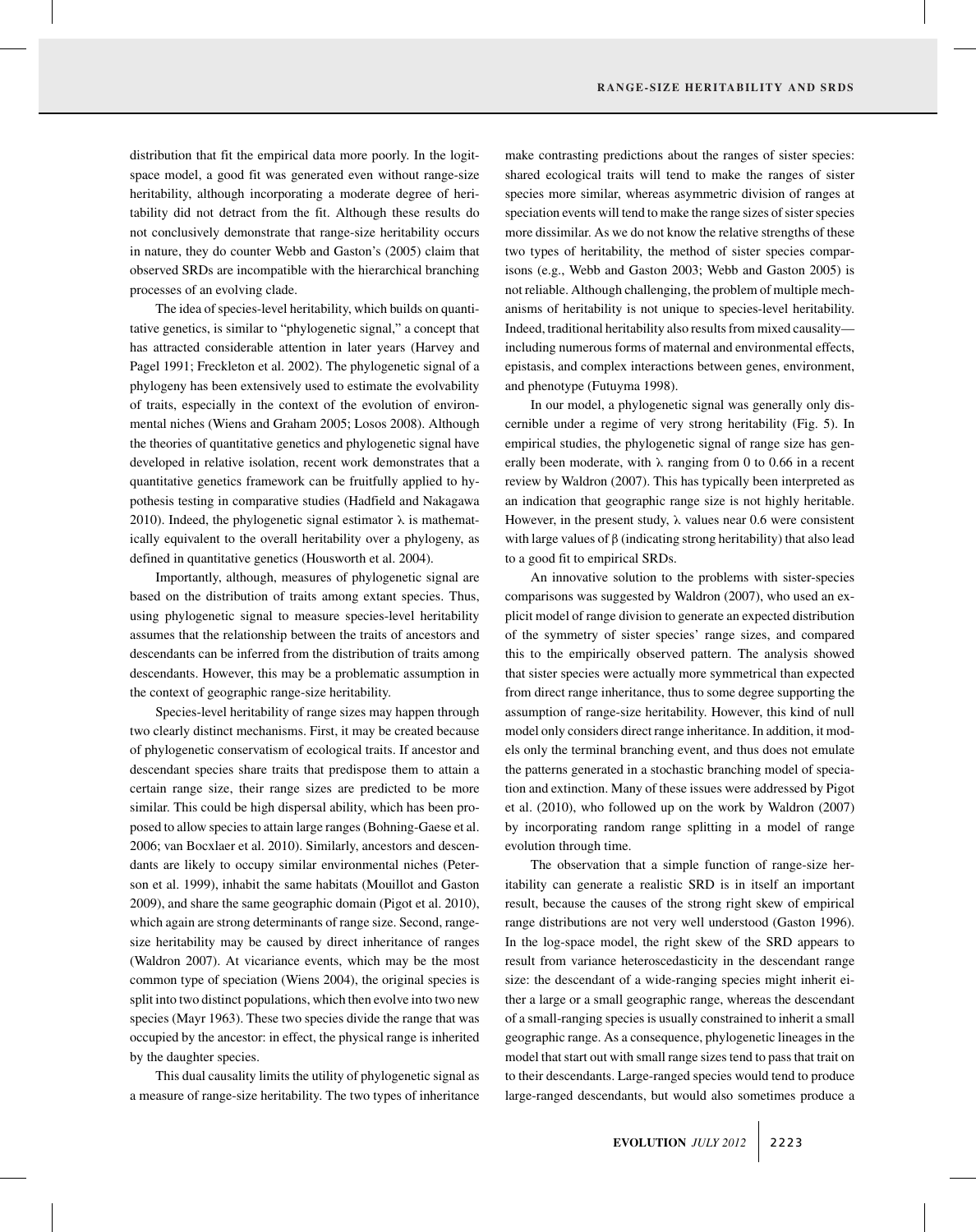descendant with a small range. Because of this, with the passage of evolutionary time, many species with small ranges are generated, but relatively few species with large ranges are generated (see also Anderson 1985).

A good fit was also created by the logit model, which also introduces heteroscedasticity, with the variance being largest at range sizes equal to half the domain. The logit model explicitly emulates the limiting effect of evolution in a bounded domain, and the effect of this is sufficient to create realistic species-range distributions even in the absence of range-size heritability. Thus, stochastic speciation and extinction in an evolving lineage on a bounded domain is a simple mechanistic process that could account for the predominance of relatively small-ranged species in most empirical assemblages (as also argued by Anderson 1985; McGill et al. 2007).

When Jablonski's estimated heritability values for gastropods were plotted on the simulation parameter space they fall within the favorable zone of parameter values, although not in the region where the fit is best. We would not expect the fit to be perfect: the continental range sizes of extant birds are likely to be controlled by different processes than gastropod ranges inferred from fossil data. In addition, Jablonski's (1987) analysis may underestimate the degree of heritability, due to uncertainties in the phylogenetic relationship of species and incomplete sampling of the fossil strata.

A potentially debatable assumption of our model is that species ranges are modeled as a single value for each species, which only changes at speciation events. Thus, the figure can be conceived as the range size attained after an indeterminate period of range expansion. This type of model differs from traditional models of trait evolution, which often employ a gradual anagenetic trait change following a Brownian process (Felsenstein 1985). However, because ranges are implicated in speciation events (i.e., vicariance speciation is preceded by the splitting of the ancestral range), ranges are affected by both anagenetic and cladogenetic processes in contrasting ways. Nevertheless, incorporating Brownian dynamics did not change the simulation results markedly.

In a recent article, Pigot et al. (2010) combined an approximately Brownian dynamic with discontinuous range dynamics at speciation events, and found that the results were compatible with empirically observed rates of speciation and extinction, and generated a realistic level of phylogenetic signal and skewness in the distribution of range sizes. Still, whereas this type of approach incorporates long-term range dynamics that will give rise to range-size heritability via direct inheritance of ancestral ranges, it does not account for trait-driven range-size heritability. Models that combine range-size heritability with the effects of vicariant speciation are clearly a fruitful area for future research. One especially promising approach may be process-based models that directly incorporate the reciprocal effects of geographical range and speciation rates (Goldberg et al. 2011).

In conclusion, the large temporal scale involved in specieslevel processes means that we cannot study processes such as range-size heritability directly. In addition, phylogenetic comparative approaches have conceptual difficulties when applied to range sizes that may be impossible to ameliorate completely. Thus, simulation-based approaches like the one used here and by Waldron (2007), Pigot et al. (2010), and Goldberg et al. (2011) are likely to continue to play a major role in this field.

#### **ACKNOWLEDGMENTS**

We thank G. Graves and D. Jablonski for comments on the manuscript. CR and MKB thank the Danish National Research Foundation for its support of the Center for Macroecology, Evolution and Climate. NJG was supported by the U.S. National Science Foundation (NSF DEB-0541936) and the Department of Energy (DOE DE-FG02–08ER64510).

#### **LITERATURE CITED**

- Anderson, S. 1985. The theory of range-size (RS) distributions. Am. Mus. Novit. 2833:1–20.
- Bohning-Gaese, K., T. Caprano, K. van Ewijk, and M. Veith. 2006. Range size: disentangling current traits and phylogenetic and biogeographic factors. Am. Nat. 167:555–567.
- Borregaard, M. K., and C. Rahbek. 2006. Prevalence of intraspecific relationships between range size and abundance in Danish birds. Divers. Distrib. 12:417–422.
- Diniz-Filho, J. A. F. 2004. Macroecology and the hierarchical expansion of evolutionary theory. Global Ecol. Biogeogr. 13:1–5.
- Falconer, D. S., and T. F. C. MacKay. 1996. Introduction to quantitative genetics. Pearson Education Limited, Essex, U.K.
- Felsenstein, J. 1985. Phylogenies and the comparative method. Am. Nat. 125:1–15.
- Freckleton, R. P., P. H. Harvey, and M. Pagel. 2002. Phylogenetic analysis and comparative data: a test and review of evidence. Am. Nat. 160:712–726.
- Futuyma, D. J. 1998. Evolutionary biology. Sinauer Associates, Inc., Sunderland, MA.
- Gaston, K. J. 1996. Species-range-size distributions: patterns, mechanisms and implications. Trends Ecol. Evol. 11:197–201.
- Gaston, K. J., and S. L. Chown. 1999. Geographic range size and speciation. Pp. 237–259 *in* A. E. Magurran and R. M. May, eds. Evolution of biological diversity. Oxford Univ. Press, Oxford, U.K.
- Goldberg, E. E., L. T. Lancaster, and R. H. Ree. 2011. Phylogenetic inference of reciprocal effects between geographic range evolution and diversification. Syst. Biol. 60:451–465.
- Grantham, T. A. 1995. Hierarchical approaches to macroevolution: recent work on species selection and the "effect hypothesis". Annu. Rev. Ecol. Syst. 26:301–321.
- Graves, G. R., and C. Rahbek. 2005. Source pool geometry and the assembly of continental avifaunas. Proc. Natl. Acad. Sci. USA 102:7871–7876.
- Hadfield, J. D., and S. Nakagawa. 2010. General quantitative genetic methods for comparative biology: phylogenies, taxonomies and multi-trait models for continuous and categorical characters. J. Evol. Biol. 23:494–508.
- Hanski, I., and M. Gyllenberg. 1997. Uniting two general patterns in the distribution of species. Science 275:397–400.
- Harvey, P. H., and M. Pagel. 1991. The comparative method in evolutionary biology. Oxford Univ. Press, Oxford.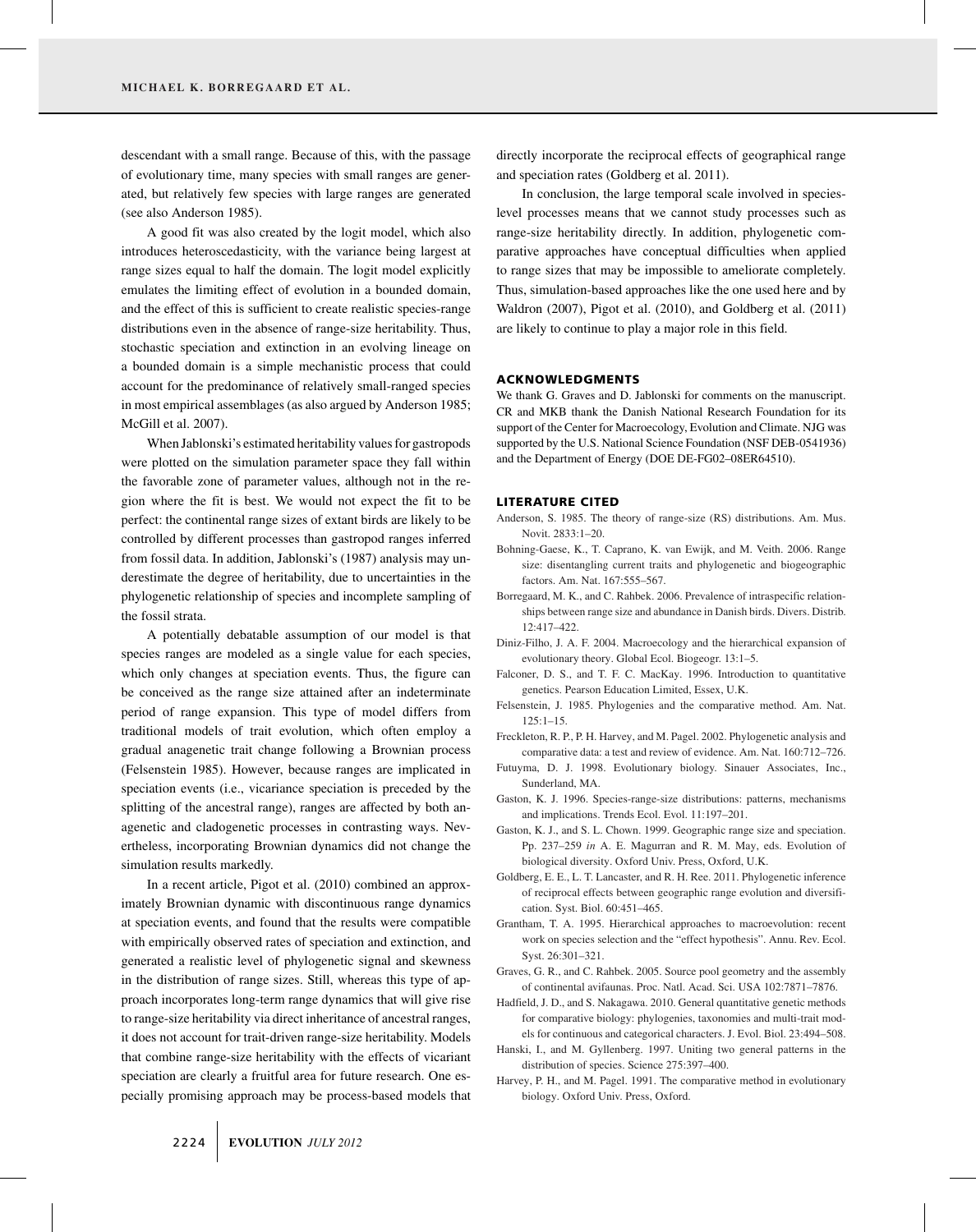- Housworth, E. A., E. P. Martins, and M. Lynch. 2004. The phylogenetic mixed model. Am. Nat. 163:84–96.
- Hunt, G., K. Roy, and D. Jablonski. 2005. Species-level heritability reaffirmed: a comment on "on the heritability of geographic range sizes". Am. Nat. 166:129–135.
- Jablonski, D. 2007. Scale and hierarchy in macroevolution. Palaeontology 50:87–109.
- ———. 2008. Species selection: theory and data. Annu. Rev. Ecol. Evol. Syst. 39:501–524.
- Jablonski, D. A. V. I. 1987. Heritability at the species level: analysis of geographic ranges of cretaceous mollusks. Science 238:360–363.
- Jablonski, D., and K. Roy. 2003. Geographical range and speciation in fossil and living molluscs. Proc. R. Soc. Lond. B 270:401–406.
- Jones, K. E., W. Sechrest, and J. L. Gittleman. 2005. Age and area revisited: identifying global patterns and implications for conservation. Pp. 141– 165 *in* A. Purvis, J. L. Gittleman, and T. M. Brooks, eds. Phylogeny and conservation. Cambridge Univ. Press, Cambridge.
- Kendall, D. 1948. On the generalized birth-and-death process. Ann. Math. Stat. 19:1–15.
- Lewontin, R. C. 1970. The units of selection. Annu. Rev. Ecol. Syst. 1:1–18.
- Liow, L. H., and N. C. Stenseth. 2007. The rise and fall of species: implications for macroevolutionary and macroecological studies. Proc. R. Soc. Lond. B 274:2745–2752.
- Lorenzen, E. D., D. Nogues-Bravo, L. Orlando, J. Weinstock, J. Binladen, K. A. Marske, A. Ugan, M. K. Borregaard, M. T. P. Gilbert, R. Nielsen, et al. 2011. Species-specific responses of Late Quaternary megafauna to climate and humans. Nature 479:359–364.
- Losos, J. B. 2008. Phylogenetic niche conservatism, phylogenetic signal and the relationship between phylogenetic relatedness and ecological similarity among species. Ecol. Lett. 11:995–1003.
- Mayr, E. 1963. Animal species and evolution. Harvard Univ. Press, Boston, MA.
- McGill, B. J., R. S. Etienne, J. S. Gray, D. Alonso, M. J. Anderson, H. K. Benecha, M. Dornelas, B. J. Enquist, J. L. Green, F. He, et al. 2007. Species abundance distributions: moving beyond single prediction theories to integration within an ecological framework. Ecol. Lett. 10:995– 1015.
- Mouillot, D., and K. J. Gaston. 2007. Geographical range size heritability: what do neutral models with different modes of speciation predict? Global Ecol. Biogeogr. 16:367–380.
- Mouillot, D., and K. Gaston. 2009. Spatial overlap enhances geographic range size conservatism. Ecography 32:671–675.
- Pagel, M. 1999. Inferring the historical patterns of biological evolution. Nature 401:877–884.
- Peterson, A. T., J. Soberón, and V. Sànchez-Cordero. 1999. Conservatism of ecological niches in evolutionary time. Science 285:1265–1267.
- Pigot, A. L., A. B. Phillimore, I. P. F. Owens, and C. D. L. Orme. 2010. The shape and temporal dynamics of phylogenetic trees arising from geographic speciation. Syst. Biol. 59:660–673.
- Purvis, A. 2008. Phylogenetic approaches to the study of extinction. Ann. Rev. Ecol. Evol. Syst. 39:301–319.
- R Development Core Team. 2011. R: a language and environment for statistical computing. R Foundation for Statistical Computing, Vienna, Austria.
- Rabosky, D. L., and A. R. McCune. 2010. Reinventing species selection with molecular phylogenies. Trends Ecol. Evol. 25:68–74.
- Rahbek, C., N. J. Gotelli, R. K. Colwell, G. L. Entsminger, T. F. L. V. Rangel, and G. R. Graves. 2007. Predicting continental-scale patterns of bird species richness with spatially explicit models. Proc. R. Soc. Lond. B 274:165–174.
- Rangel, T. F. L. V., J. A. F. Diniz-Filho, and R. K. Colwell. 2007. Species richness and evolutionary niche dynamics: a spatial pattern-oriented simulation experiment. Am. Nat. 170:602–616.
- Rice, S. H. 1995. A genetical theory of species selection. J. Theor. Biol. 177:237–245.
- Rosenzweig, M. L. 1995. Species diversity in space and time. Cambridge Univ. Press, Cambridge.
- Simpson, C. 2010. Species selection and driven mechanisms jointly generate a large-scale morphological trend in monobathrid crinoids. Paleobiology 36:481–496.
- Sokal, R. R., and F. J. Rohlf. 1995. Biometry: the principles and practice of statistics in biological research. W. H. Freeman and Co., New York.
- Stanley, S. M. 1975. A theory of evolution above the species level. Proc. Natl. Acad. Sci. USA 72:646–650.
- Thomas, G. H., and R. P. Freckleton. 2012. MOTMOT: models of trait macroevolution on trees. Methods Ecol. Evol 3:145–151.
- van Bocxlaer, I., S. P. Loader, K. Roelants, S. D. Biju, M. Menegon, and F. Bossuyt. 2010. Gradual adaptation toward a range-expansion phenotype initiated the global radiation of toads. Science 327:679–682.
- Vrba, E. S., and S. J. Gould. 1986. The hierarchical expansion of sorting and selection: sorting and selection cannot be equated. Paleobiology  $12.217 - 228$
- Waldron, A. 2007. Null models of geographic range size evolution reaffirm its heritability. Am. Nat. 170:221–231.
- Webb, T. J., and K. J. Gaston. 2003. On the heritability of geographic range sizes. Am. Nat. 161:553–566.
- ———. 2005. Heritability of geographic gange sizes revisited: a reply to Hunt et al. Am. Nat. 166:136–143.
- Wiens, J. J. 2004. What is speciation and how should we study it? Am. Nat. 163:914–923.
- Wiens, J. J., and C. H. Graham. 2005. Niche conservatism: integrating evolution, ecology, and conservation biology. Annu. Rev. Ecol., Evol. Syst. 36:519–539.
- Williams, G. C. 1966. Adaptation and natural selection. Princeton Univ. Press, Princeton, NJ.
- Williamson, M., and K. J. Gaston. 1999. A simple transformation for sets of range sizes. Ecography 22:674–680.

#### Associate Editor: M. Alfaro